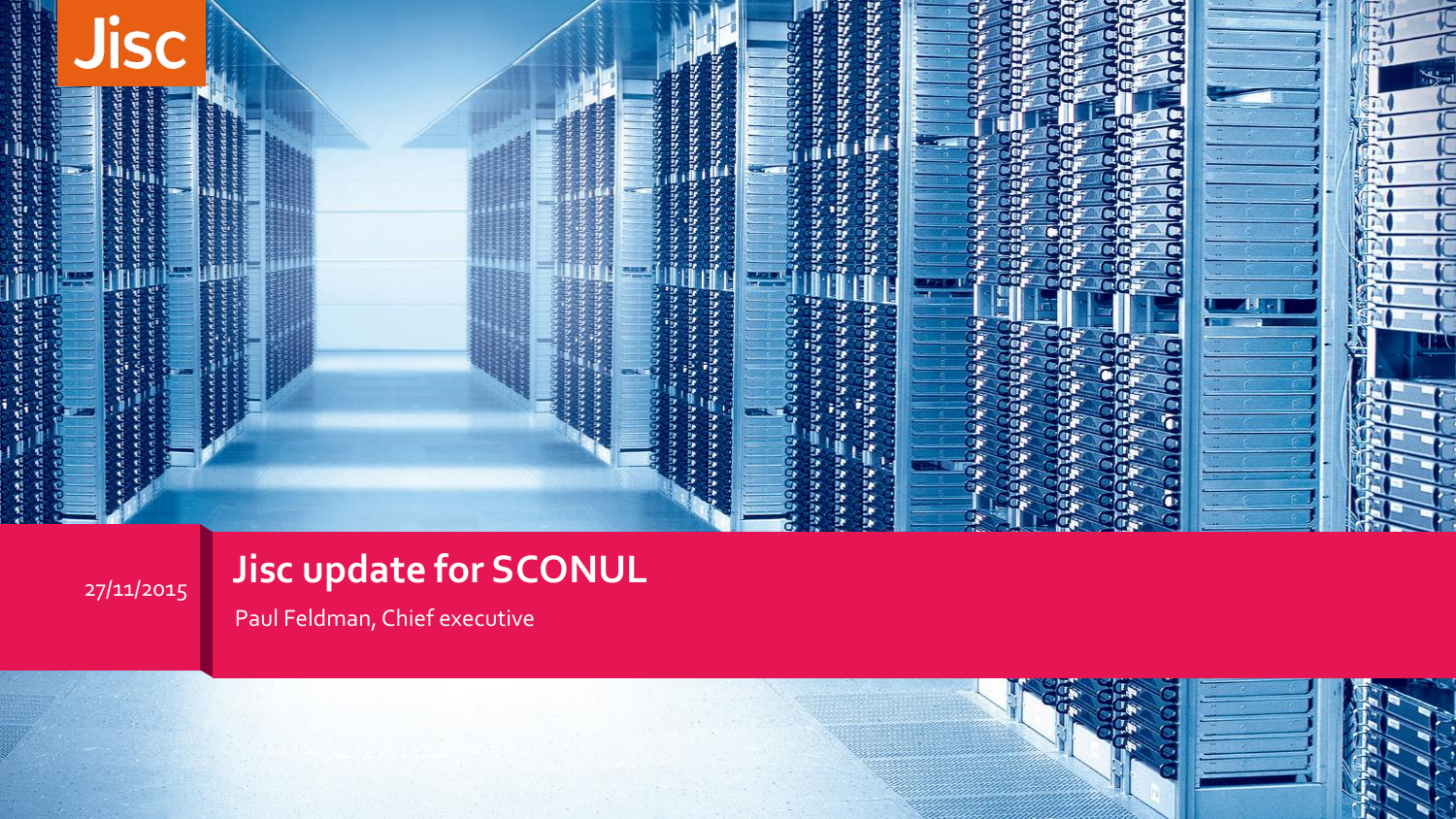# **My early direction of travel**

»To be a world class powerhouse of digital support and transformation to the UK Teaching and Research communities, valued by our customers(HE, FE and Skills), loved by our people.

»Delivered by a culture of Pace, Passion and Pride, underpinned by teamwork, customer intimacy, requiring empowerment and trust.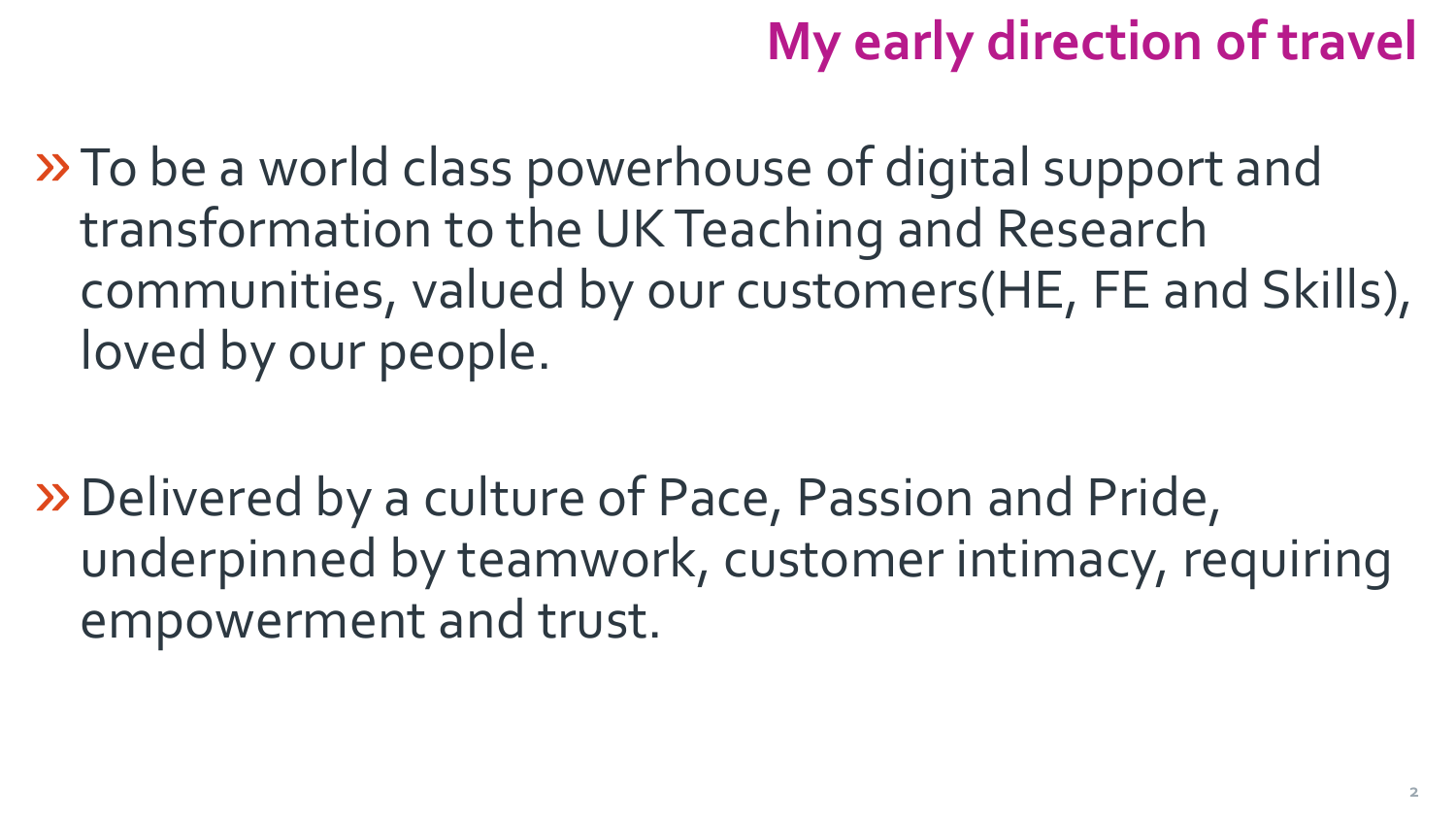#### **Of the sector, for the sector we do… 3 main things for you**

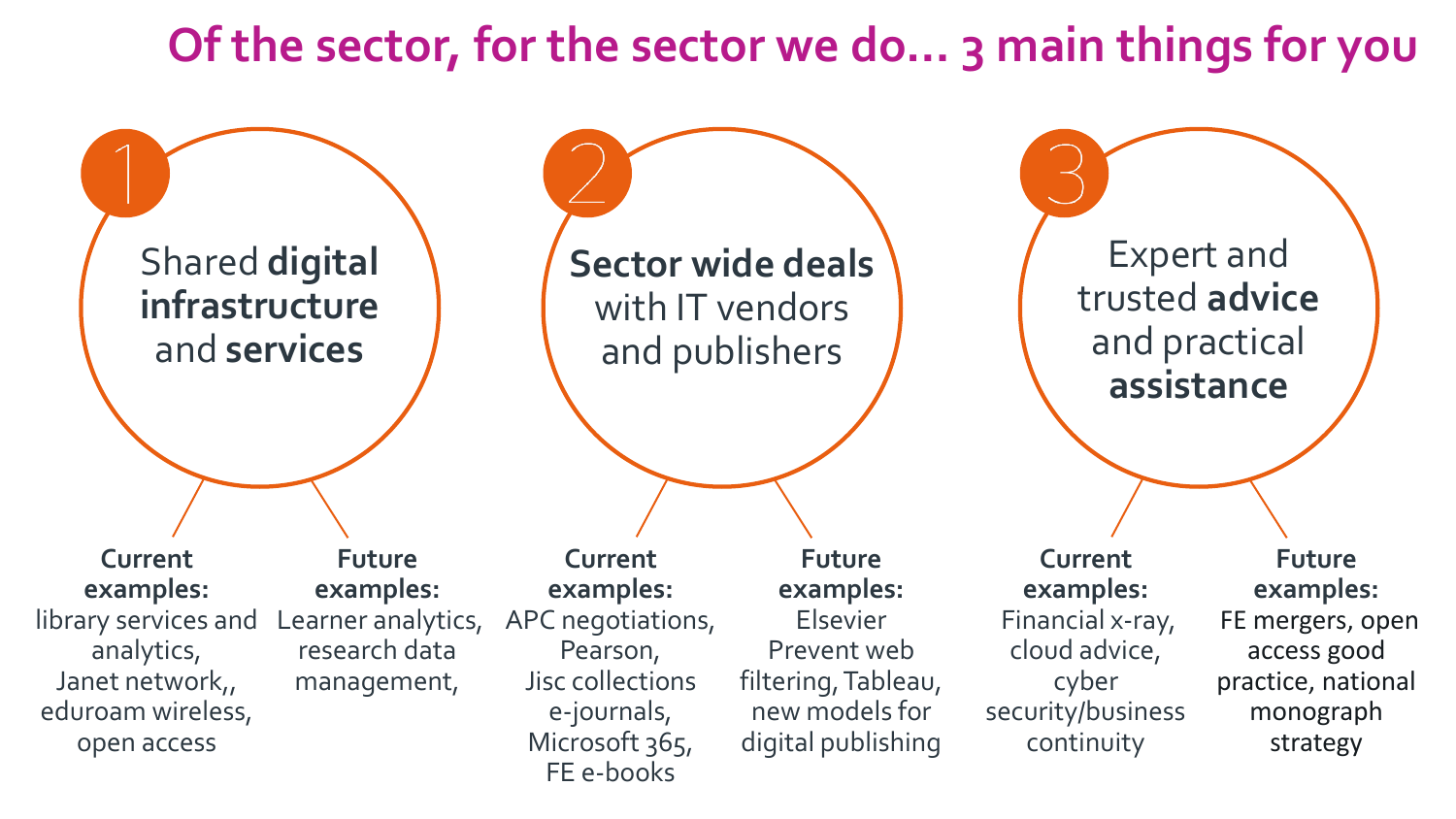## **We are investing in helping you understand our value**

#### E.g., Customer dashboards

**Jisc** 

| Jisc<br>My Jisc                                                                                                                                        | <b>Jisc</b>                                                                            |                                                                                                                                                                  |                                                                                                                                                                                                                                                                                              |                                                                                                      |                                                                                        |                                                                                                                 |                                            |  |
|--------------------------------------------------------------------------------------------------------------------------------------------------------|----------------------------------------------------------------------------------------|------------------------------------------------------------------------------------------------------------------------------------------------------------------|----------------------------------------------------------------------------------------------------------------------------------------------------------------------------------------------------------------------------------------------------------------------------------------------|------------------------------------------------------------------------------------------------------|----------------------------------------------------------------------------------------|-----------------------------------------------------------------------------------------------------------------|--------------------------------------------|--|
| Organisation<br>Arton University                                                                                                                       | Services                                                                               |                                                                                                                                                                  | <b>Jisc</b>                                                                                                                                                                                                                                                                                  |                                                                                                      |                                                                                        |                                                                                                                 |                                            |  |
| Why Jise?<br>Jisc is the UK organisatio<br>We are dedicated to adv<br>and the sectors as a who<br>All of our work is done th<br>Because we are owned b | The table below shows services<br>To understand more about how<br>Portfolio<br>Service |                                                                                                                                                                  | Research & De                                                                                                                                                                                                                                                                                |                                                                                                      |                                                                                        |                                                                                                                 |                                            |  |
|                                                                                                                                                        | Library support<br>services<br>CORE<br>Open access<br>support<br>Open DOAR             | Journal Usage<br><b>Jisc Collection</b><br>Knowledge Ba<br>OpenURL Rou<br>Institutional R<br>The Keepers R<br>UK LOCKSS A<br><b>SHERPA FACT</b><br>SHERPA JULIET | Coming soon<br>We have completed the procure<br>ready by autumn 2015.<br>We recently ran another Studen<br>project teams will be shortlisting<br>We have 14 early adopters enga-<br>We will shortly provide access to<br>We are working on integrating o<br>We will shortly launch version 2 | <b>Jisc</b><br>Membership                                                                            | <b>Jisc</b>                                                                            |                                                                                                                 |                                            |  |
|                                                                                                                                                        |                                                                                        |                                                                                                                                                                  |                                                                                                                                                                                                                                                                                              | Your subs<br>Your 2015/16 subscription:<br>The Higher Education Fundir<br>(HEFCE) funds the majority | Service notes                                                                          |                                                                                                                 |                                            |  |
|                                                                                                                                                        |                                                                                        |                                                                                                                                                                  |                                                                                                                                                                                                                                                                                              |                                                                                                      | Portfolio<br><b>WD</b><br>Service                                                      | <b>Service description</b>                                                                                      | Metric                                     |  |
|                                                                                                                                                        |                                                                                        |                                                                                                                                                                  | Jisc. The balance is paid by E<br>subscription.<br>We are currently in discussio<br>financial position for 2016-17                                                                                                                                                                           | 3/4G                                                                                                 | Janet 3G is designed to give academic and support staff<br>network access on the move. | Active organisations registered to use<br>Janet 3G service                                                      | $\begin{array}{c} \hline \end{array}$      |  |
|                                                                                                                                                        |                                                                                        |                                                                                                                                                                  |                                                                                                                                                                                                                                                                                              | subscription levels as soon as                                                                       | <b>Amazon Web Services</b>                                                             | A web portal to enable you to effectively manage user access<br>to Amazon Web Services in one central area.     | Organisations using Amazon Web<br>Services |  |
|                                                                                                                                                        |                                                                                        |                                                                                                                                                                  |                                                                                                                                                                                                                                                                                              |                                                                                                      | Archives hub                                                                           | Supporting researchers, students and educators by providing<br>access to content from over 220 UK institutions. | Archives Hub usage                         |  |